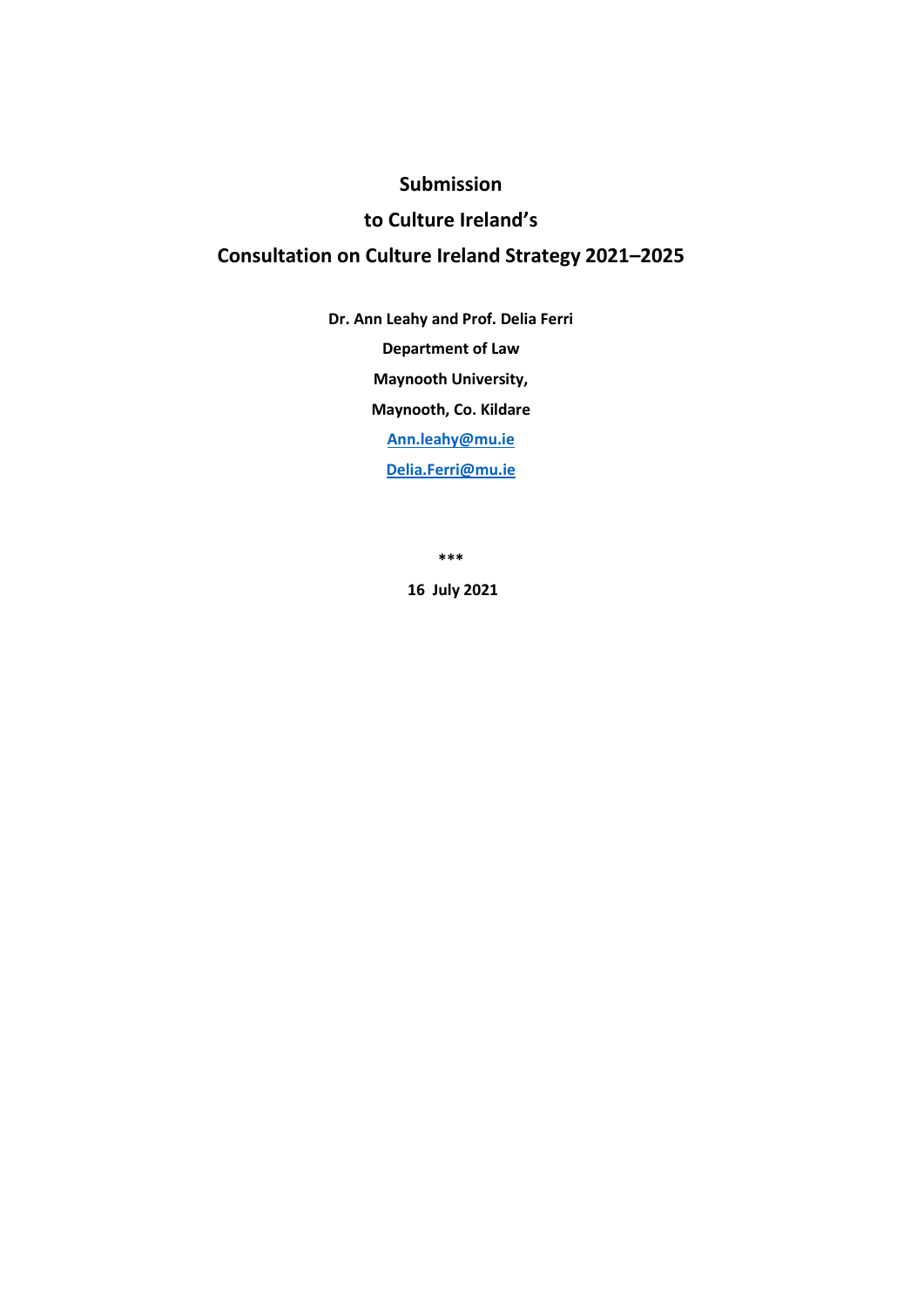## **Table of Contents**

| 4. The Rights of Persons with Disabilities to Participate in Cultural Life: Relevant |  |
|--------------------------------------------------------------------------------------|--|
|                                                                                      |  |
|                                                                                      |  |
|                                                                                      |  |
|                                                                                      |  |
|                                                                                      |  |
|                                                                                      |  |
|                                                                                      |  |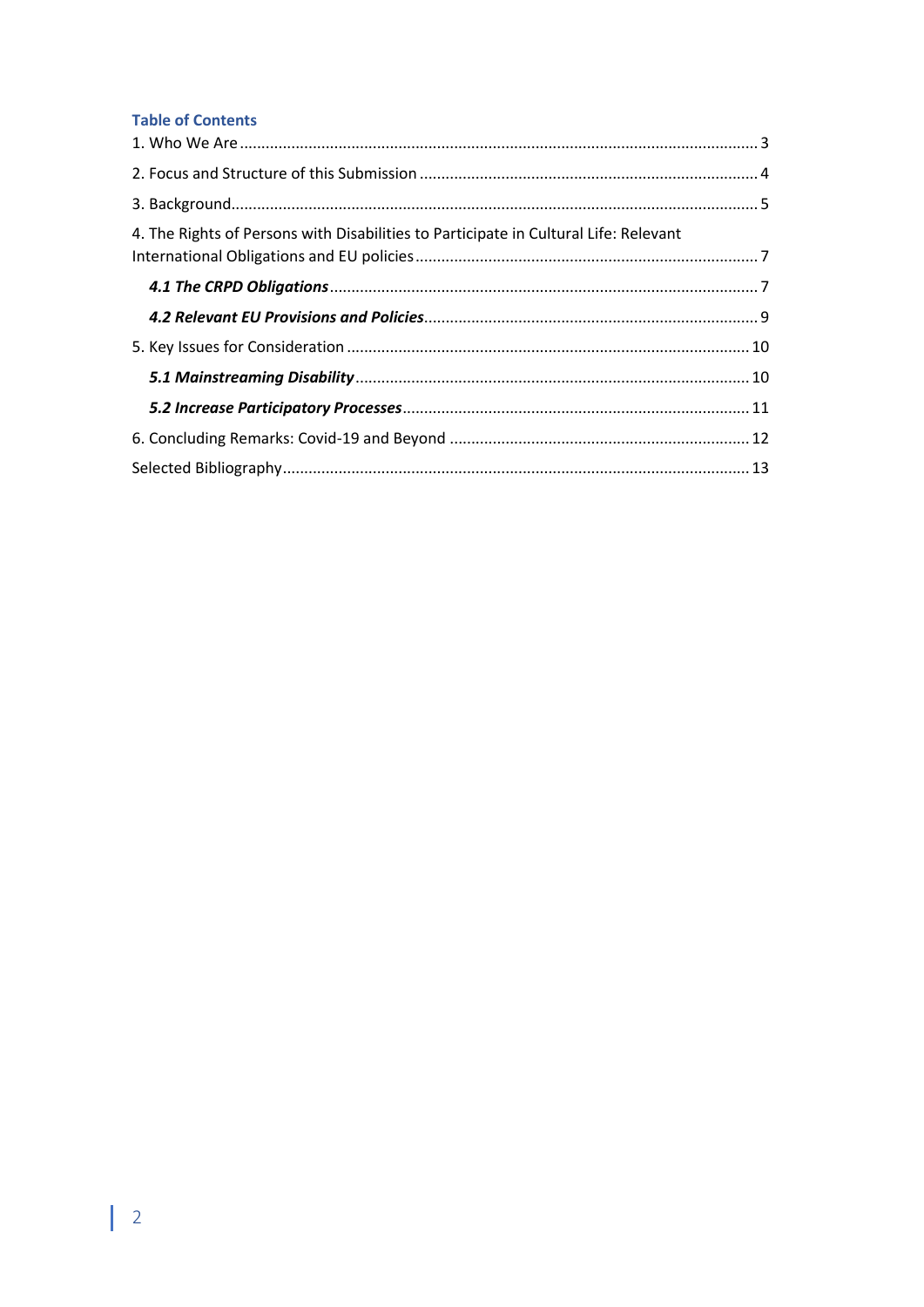#### <span id="page-2-0"></span>**1. Who We Are**

The present **research-informed submission** has been prepared by Prof. Delia Ferri and Dr. Ann Leahy of Maynooth University Department of Law.

Prof. Ferri and Dr. Leahy and other colleagues are currently carrying out a research project entitled '*Protecting the Right to Culture of Persons with Disabilities and Enhancing Cultural Diversity through European Union Law: Exploring New Paths* (DANCING). The project is funded by the European Research Council (ERC) Consolidator, under the Grant No. 864182, with Delia Ferri as the Principal Investigator. It explores the extent to which the protection of the right to take part in culture of people with disabilities and the promotion of cultural diversity intersect and complement each other in the European Union (EU) legal order. DANCING looks at the right to participate in culture in a comprehensive way with reference to its twofold individual dimension and its collective aspect. The individual dimension encompasses the right to access cultural activities, goods and services (i.e., the right to cultural consumption), and the right to active involvement in culture, which includes engagement in the creation of cultural goods, services and activities. The collective aspect entails the right of cultural communities to be recognised and protected as well as to enjoy and make use of their cultural heritage and cultural expressions. DANCING is a participatory and interactive project and aims to create synergies with various stakeholders and policy makers. In line with this ambition, researchers in DANCING aim to support, and contribute to, consultations processes and present relevant legal research and data in order to foster legal change and effective policy responses at the national and EU levels. More Information on the Projec[t is available on the project website, here.](https://ercdancing.maynoothuniversity.ie/)

The authors of this submission, Prof. Ferri and Dr. Leahy, have distinguished expertise on disability rights and cultural matters.

**Delia Ferri** is a Professor of Law at Maynooth University and co- Director of the ALL Institute. She is an affiliated researcher at the Dirpolis Institute of *Scuola Superiore Sant'Anna* (Italy) within the research cluster on disability, and a fellow at the Burton Blatt Institute of Syracuse University (USA). Alongside being Principal Investigator in the project DANCING, she also holds a position of co-investigator in the project '*Rethinking Digital Copyright Law for a Culturally Diverse, Accessible, Creative Europe'*, led by Scuola Superiore Sant'Anna Pisa, and funded by the EU Horizon 2020 programme. Within this project, she investigates access to digital goods for people with disabilities, from an intersectional perspective. Furthermore, among other projects, in 2015-2016, she was member of the interdisciplinary project '*Sacred sites between cultural heritage and religious tourism*' run by the University of Trieste. Prof. Ferri has also taken part into several EU-funded studies in the field of disability law. Among many others, in 2016, she co-authored (with A. Lawson) the report on '*Reasonable accommodation for disabled people in employment*' for the European Commission. She published extensively in the fields of International and Comparative Disability Law and EU Law on topics including the rights of persons with disabilities, participatory processes, State aid to culture and cultural diversity.

**Ann Leahy** is a Postdoctoral Researcher with the DANCING project. Her PhD, completed at the Department of Sociology of Maynooth University, was an interdisciplinary study of the intersection between disability and ageing. She is the author of a recent book on that subject from Policy Press. Her academic awards include an Irish Research Council Postdoctoral Fellowship (2019), an Irish Research Council Employment-based PhD Scholarship (2014) and a John and Pat Hume Scholarship from Maynooth University (2013). She has a background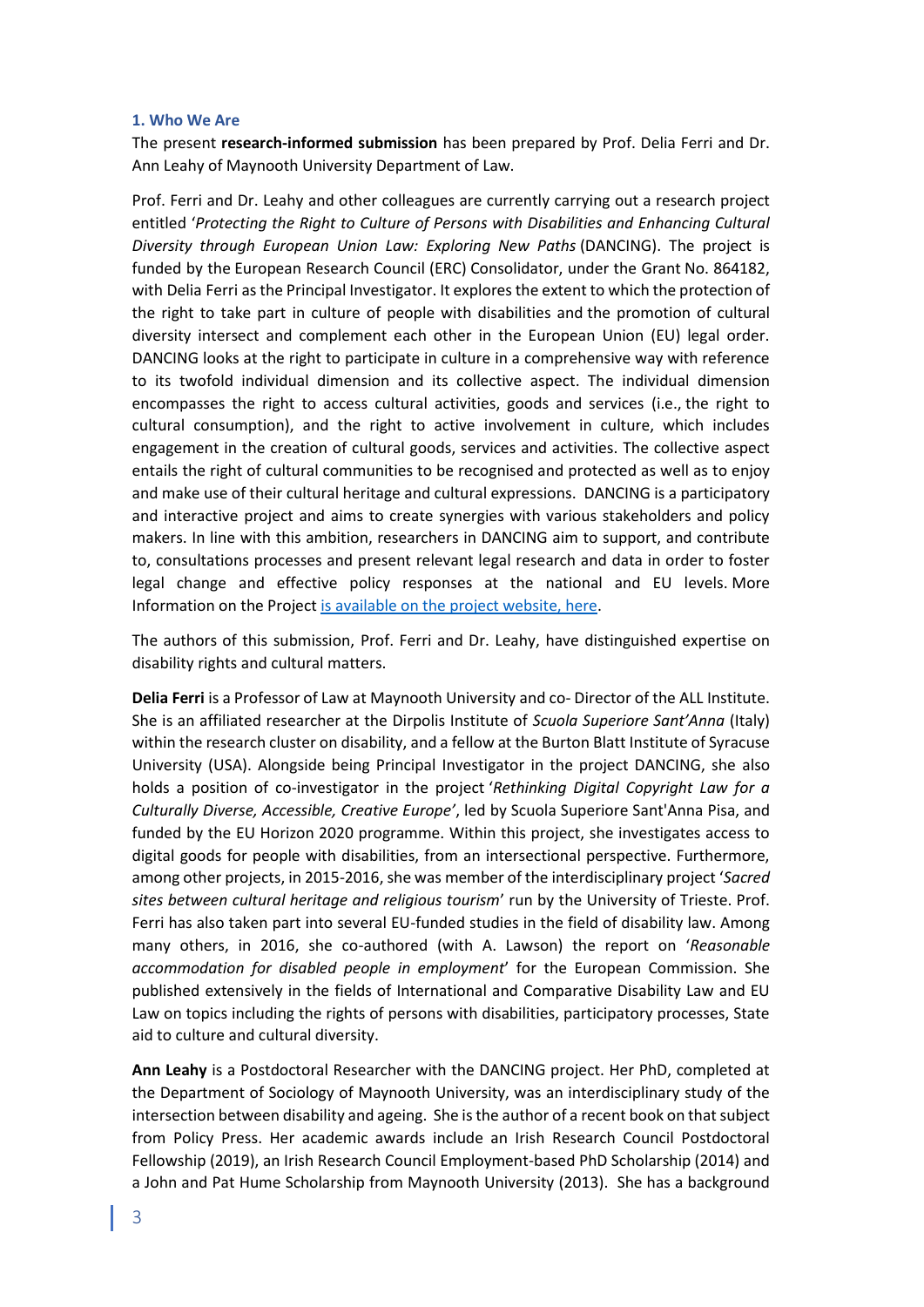in law and also worked for over a decade as Assistant CEO of Age & Opportunity, where, amongst other things, she was responsible for the organisation's work on arts and culture.

#### <span id="page-3-0"></span>**2. Focus and Structure of this Submission**

In line with the aims and objectives of the DANCING project, Prof. Ferri and Dr. Leahy make this **research-led contribution** to this consultation, with the intention of providing a short legal analysis **to support the mainstreaming of disability considerations within the Culture Ireland Strategy 2021-2025**. We believe that the mainstreaming of considerations of disability is in line with the values as stated in the information on the consultation published on the website of Culture Ireland, especially those of diversity and inclusivity. Culture Ireland has at the core of its mission the promotion of Irish arts worldwide, and the strengthening of Ireland's cultural profile and global reputation and increasing career opportunities for Irish artists globally. This mission should encompass the promotion of artists with disabilities.

We are taking the opportunity to make our submission as a word document as your website envisages. We also focus mainly on one aspect of your questionnaire that comes within our area of work and expertise, namely your question 9:

## **Is there anything that Culture Ireland should do to ensure the support of a more broad and diverse spectrum of Irish artists?**

Prompted not only by question 9 but also by question 10 which relates to the Irish language ('What actions can Culture Ireland take to increase the support of presenting work delivered through the Irish language or bilingually?'), we also take the opportunity to mention the fact that Irish Sign Language is the first and/or preferred language of Deaf people in Ireland, and the rights of its users to use sign language as their native language is now recognised in the **Irish Sign Language Act 2017** (see **Section 5.1** below).

The submission, therefore, focuses on people with disabilities and Deaf people as artists or creators of culture, highlighting the **obligations that Ireland has undertaken by ratifying the UN Convention on the Rights of Persons with Disabilities (hereafter, 'CRPD')** and outlines some **key points for consideration** that might be included in the Strategy for the period of the next five years in order to fully comply with the CRPD.

The submission is divided into three further sections, followed by concluding remarks. **Section 3** provides some background information on participation by people with disabilities in cultural life. **Section 4** briefly highlights the obligations stemming from the CRPD and the relevant EU legal context. **Section 5** situates the Strategy within the current national legal and policy framework and identifies the legal provisions and policy commitments that would support mainstreaming disability considerations in the Culture Ireland Strategy 2021-2025. It then presents some key issues for consideration in formulating the Strategy. The final **Section 6** includes some concluding remarks on addressing the implications of the COVID-19 Pandemic.

This submission uses people-first language ('persons/people with disabilities'), in line with the language used in the CRPD and with the CRPD's understanding of disability.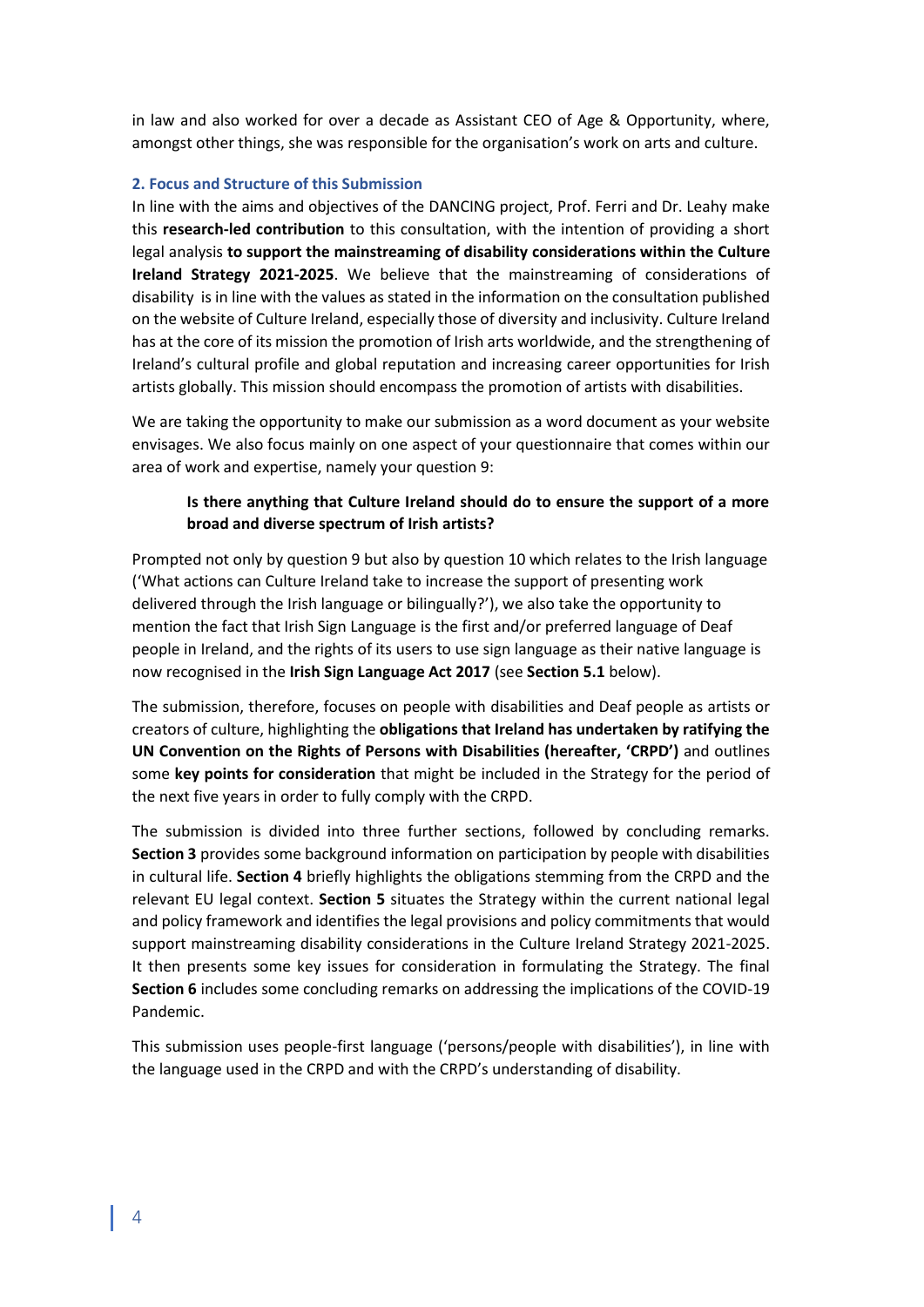#### <span id="page-4-0"></span>**3. Background**

The number of people with disabilities in Ireland was 643,131 according to the latest census accounting for 13.5% of the population.<sup>1</sup> The number had increased by 47,796 people between 2011 and 2016. Even though people with disabilities represent a sizeable proportion of Irish society, a proportion that is growing as populations age,<sup>2</sup> they still experience marginalization.

As yet Irish disability policies have tended to focus on education and employment, while the importance of participation in cultural life for people with disabilities has received less attention. However, the CRPD is focusing attention globally on participation in culture by people with disabilities, not only as audience but also as artists. As it will be further discussed in **Section 4.1**., Article 30 of the CRPD obliges parties to the CRPD to:

'take appropriate measures to enable persons with disabilities to have the opportunity to develop and utilize their creative, artistic and intellectual potential, not only for their own benefit, but also for the enrichment of society' (Article 30(2)).

In addition, Article 30(4) CRPD provides for the recognition and support of the specific cultural and linguistic identity of people with disabilities, including sign languages and Deaf culture.

Ireland ratified the CRPD in 2018, and has recently consulted on its Initial State Report to be submitted to the Committee on the Rights of Persons with Disabilities (hereinafter 'the CRPD Committee') in compliance with Article 35 which lays out reporting obligations. In the DANCING project, among other actions, we have carried out a review of reports to the CRPD Committee focusing on how reports of parties to the CRPD (that is, States Parties) deal with culture under Article 30 CRPD. We have reviewed all reports of EU countries (34 reports), subsequent Lists of Issues raised by the CRPD Committee (amounting to 33), and the Concluding Observations of the Committee (amounting to 23) up until May 2021, and we have also reviewed reports of 11 further countries that are outside the EU (44 reports in total). We discuss this review further in **Section 5.1.**, below.

Our review suggests that States reports show an awareness of the need to make culture more accessible for people with disabilities, but that there is less acknowledgement of people with disabilities as professional creators of culture. However, there are reports that are explicit about professional participation or that refer to arts organisations which include disabled and non-disabled artists and performers side-by-side (discussed again in **Section, 5.1**). Preliminary results from a Europe-wide survey amongst cultural actors in the performing arts evidence limited levels of knowledge and experience in relation to artists with disabilities and their works. <sup>3</sup> That study evidences that most venues and festivals reported taking some measures to improve physical access, but access measures are less frequent in artistic programming and decision-making. Statistics from the UK suggest that figures for disabled

<sup>&</sup>lt;sup>1</sup> Central Statistics Office. Profile 9 - Health, Disability and Carers. Accessible [here.](https://www.cso.ie/en/csolatestnews/pressreleases/2017pressreleases/pressstatementcensus2016resultsprofile9-healthdisabilityandcarers/)

<sup>&</sup>lt;sup>2</sup> The link between growth in disability and global population ageing, especially amongst the 'oldest old', is wellrecognised -see United Nations (2019), Report of the Special Rapporteur on the rights of persons with disabilities: General Assembly 74th Session, p. 4.

<sup>3</sup> British Council. (2021). *Time to Act: How lack of knowledge in the cultural sector creates barriers for disabled artists and audiences. Initial findings*. Accessible here: [https://www.ietm.org/en/themes/article/time-to-act](https://www.ietm.org/en/themes/article/time-to-act-report-preliminary-findings-published)[report-preliminary-findings-published](https://www.ietm.org/en/themes/article/time-to-act-report-preliminary-findings-published)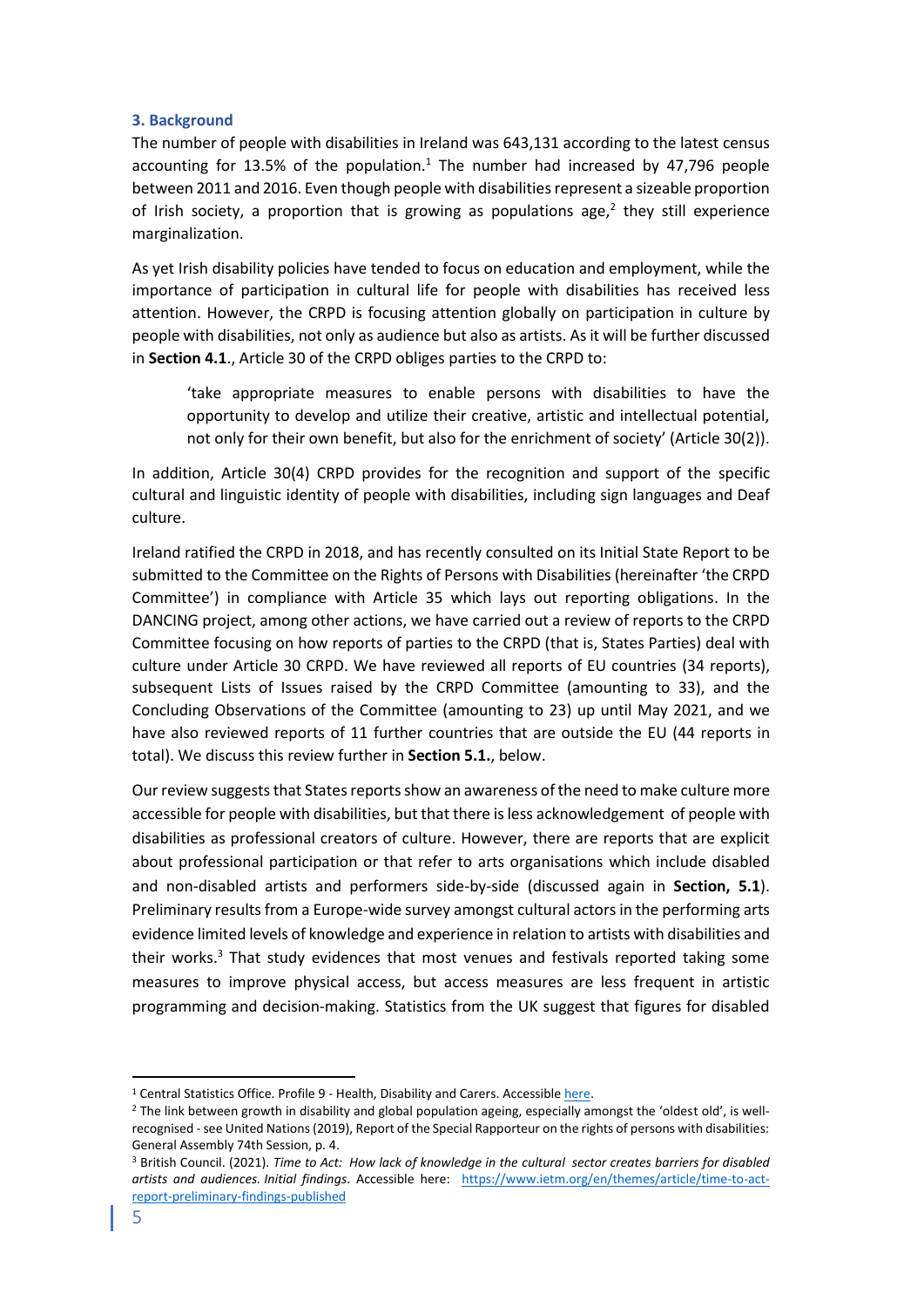workers in the arts are disappointing<sup>4</sup>, and that the number of people with disabilities serving on boards of arts organisations does not reflect wider society. <sup>5</sup> Only a few festivals include disabled artists alongside non-disabled ones, $6$  and it is not clear whether accessibility of performances is ensured. The Covid-19 pandemic may also have worsened rates of employment by people with disabilities in the arts<sup>7</sup>.

Recognition of the importance of participation in culture for people with disabilities has emerged slowly, but it is now evident that inclusion in cultural life is essential to end the marginalisation of persons with disabilities in society<sup>8</sup> and to allow them to fully participate in the life of the community. $9$  The implementation of the CRPD across the globe requires all States to promote their cultural sector domestically and internationally in a way that is inclusive of artists with disabilities.

Giving attention to disability considerations is mandated by the CRPD and should be reflected in the work of Culture Ireland when providing support for Irish artists and arts organisations for the presentation of their work internationally, and when encouraging Irish artists to collaborate with global partners and supporting the presentation of collaborative works. Against this backdrop, we submit that **Culture Ireland Strategy for 2021- 2025 should aim to be an important policy tool to foster participation of people with disabilities in cultural life as artists and performers globally, and to foster the global appreciation of Irish artists with disabilities on an equal basis with others.** This would be consistent not only with Culture Ireland's stated mission to 'promote and advance Irish arts worldwide, strengthening Ireland's cultural profile and global reputation and increasing career opportunities for Irish artists globally', but also with your stated values of **diversity and inclusivity,** and with your aim of prioritising **'support for Irish artists and arts organisations in all their diversity'** and **'developing diverse international markets and increased audiences for Irish arts'.** The Strategy, in setting out Culture Ireland's goals for the coming period, together with the strategies and outputs that will be employed to deliver on these goals, should **address the barriers faced by people with disabilities as creators of culture and the needs of artists with disabilities,** in order to recognise and realise the 'Value of Culture to the Individual and to

[file/ACE%20Annual%20Report%202019%202020.pdf](https://www.artscouncil.org.uk/sites/default/files/download-file/ACE%20Annual%20Report%202019%202020.pdf)

<sup>4</sup> (1) Arts Council England. (2016). *Grant-in-Aid and National Lottery Distribution Annual Report and Accounts 2015/2016*. Accessible here[: http://www.gov.uk/government/publications.](http://www.gov.uk/government/publications)

<sup>(2)</sup> Arts Council England. (2017). *Making a Shift Report: Disabled people and the Arts and Cultural Sector Workforce in England: Understanding trends, barriers and opportunities*. Available here: [https://www.artscouncil.org.uk/sites/default/files/download-](https://www.artscouncil.org.uk/sites/default/files/download-file/ACE206%20MAKING%20A%20SHIFT%20Report%20FINAL.pdf)

[file/ACE206%20MAKING%20A%20SHIFT%20Report%20FINAL.pdf](https://www.artscouncil.org.uk/sites/default/files/download-file/ACE206%20MAKING%20A%20SHIFT%20Report%20FINAL.pdf)

<sup>(3)</sup> Arts Council England. (2020). *Grant-in-Aid and National Lottery Distribution 2019/20: Annual Report and Accounts for the Year Ended 31 March 2020*. Available from: [https://www.artscouncil.org.uk/sites/default/files/download-](https://www.artscouncil.org.uk/sites/default/files/download-file/ACE%20Annual%20Report%202019%202020.pdf)

<sup>5</sup> Arts Council England. (2020). *Grant-in-Aid and National Lottery Distribution 2019/20: Annual Report and Accounts for the Year Ended 31 March 2020*. See footnote 4(3).

<sup>6</sup> British Council (undated), European Disability Arts Festivals [http://www.disabilityartsinternational.org/resources/toolkits/european-disability-arts-festivals/.](http://www.disabilityartsinternational.org/resources/toolkits/european-disability-arts-festivals/) 

<sup>7</sup> Gentry, A. (2021). *UK Disability Arts Alliance 2021 Survey Report: The Impact of the Pandemic on Disabled People and organisations in Arts & Culture #WeShallNotBeRemoved*. Retrieved from <https://www.weshallnotberemoved.com/2021survey/>

<sup>8</sup> Tatic D. (2015). *Access for People with Disabilities to Culture, Tourism, Sports and Leisure Activities: Towards Meaningful and Enriching Participation*. Council of Europe.

<sup>9</sup> Council of Europe (CoE). (2017). Strategy on the Rights of Persons with Disabilities 2017-2023. Available at [https://www.coe.int/en/web/disability/strategy-2017-2023.](https://www.coe.int/en/web/disability/strategy-2017-2023)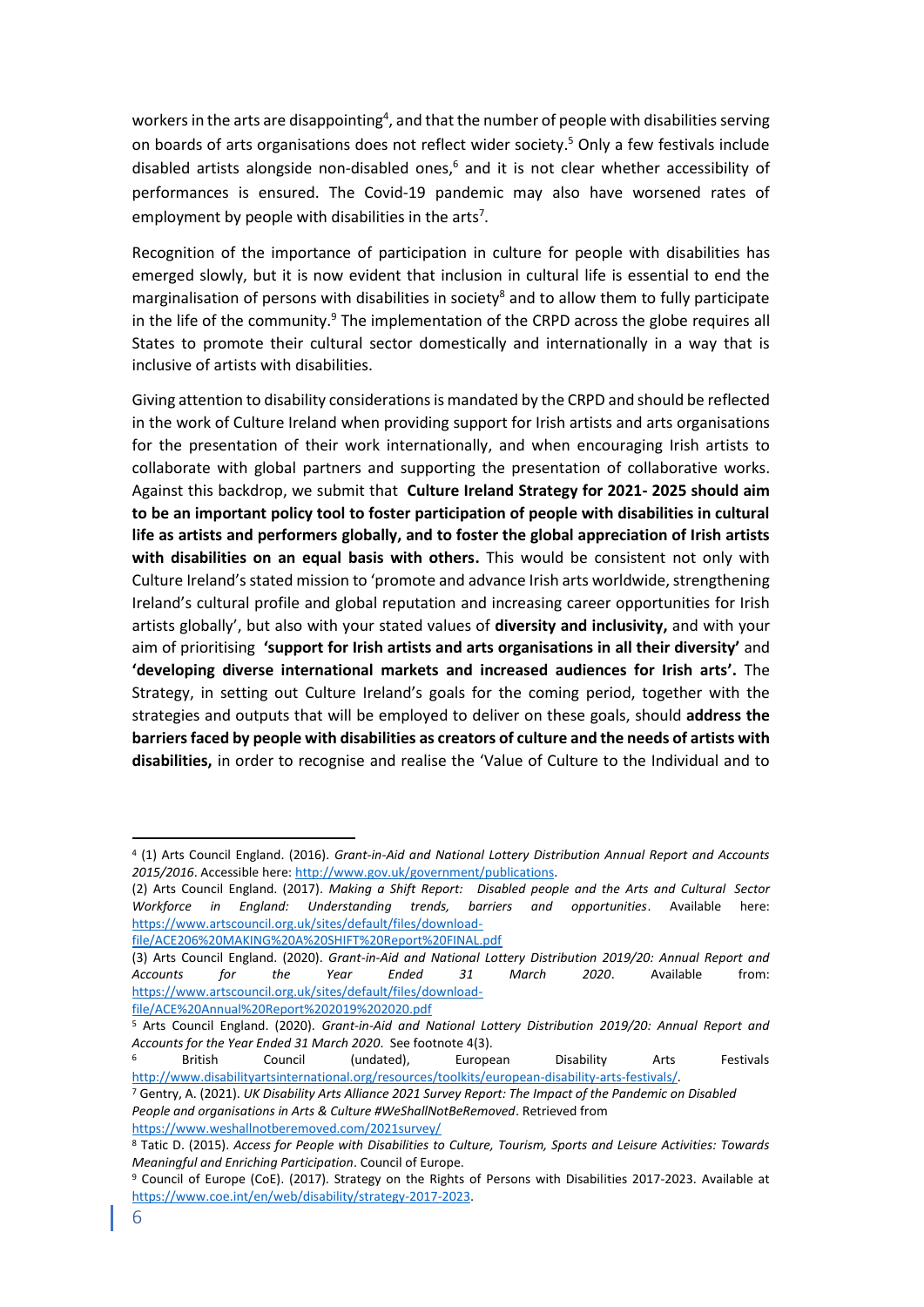Society' as indicated in 'Culture 2025 - A National Cultural Policy Framework for Ireland' (Culture 2025 Framework).<sup>10</sup>

## <span id="page-6-0"></span>**4. The Rights of Persons with Disabilities to Participate in Cultural Life: Relevant International Obligations and EU policies**

It is essential that the **Strategy fulfils international commitments that Ireland has undertaken under the CRPD** and fully **aligns with relevant EU legal provisions and policies**.

#### <span id="page-6-1"></span>*4.1 The CRPD Obligations*

As noted above, Ireland ratified the CRPD in March 2018. In that connection, the **Culture Ireland Strategy 2021 - 2025 represents an important opportunity to show the commitment on behalf of the Irish Government to fully comply with and implement the obligations laid out in the CRPD**.

The CRPD is a ground-breaking document and represents decades of work to change attitudes and approaches to persons with disabilities. Article 3 of the CRPD outlines the general principles upon which the CRPD is based. These principles are intended to guide States Parties in implementing the provisions of the CRPD, and they serve as a benchmark against which parties to the Convention (known as States Parties) should assess the conformity of domestic laws with the Convention. Among them is the **principle of nondiscrimination**, which has been defined as the 'leitmotif' of the CRPD.<sup>11</sup> It can be considered the cornerstone of the CRPD, as it **cuts across both civil and political rights, such as the rights to liberty and to legal capacity, and economic, social and cultural rights**, such as the right to participate in culture. Article 2 of the CRPD provides a broad definition of discrimination on the basis of disability highlighting that such discrimination includes the denial of reasonable accommodation. The duty to reasonably accommodate is also defined in Article 2 of CRPD as 'necessary and appropriate modification and adjustments not imposing a disproportionate or undue burden, where needed in a particular case, to ensure to persons with disabilities the enjoyment or exercise on an equal basis with others of all human rights and fundamental freedoms'. Thus, the reasonable accommodation duty is subject to a limit: the duty-bearer is not required to provide an accommodation where to do so would impose a disproportionate or undue burden on that duty-bearer. Article 5(3) of the CRPD links the equality and nondiscrimination norms with the duty to accommodate and provides that: 'In order to promote equality and eliminate discrimination, States Parties shall take all appropriate steps to ensure that reasonable accommodation is provided'.

The CRPD is underpinned by the model of 'inclusive equality'. According to the CRPD Committee, inclusive equality goes even further than substantive equality (which focuses both on equal treatment and on uncovering covert forms of discrimination), in that it embraces four dimensions. First, a fair redistributive dimension: to address socioeconomic disadvantages. Secondly, a recognition dimension: to combat stigma, stereotyping, prejudice and violence and to recognise the dignity of human beings and their intersectionality. Thirdly, a participative dimension: to reaffirm the social nature of people as members of social groups and the full recognition of humanity through inclusion in society. Fourthly, an

<sup>10</sup> Culture 2025, A National Cultural Policy Framework to 2025.

<sup>11</sup> Arnardóttir OM (2009) 'A Future of Multidimensional Disadvantage Equality' in O*.*M. Arnardóttir and G. Quinn *The UN Convention on the Rights of Persons with Disabilities: European and Scandinavian Perspectives*, Martinus Nijhoff, p. 41.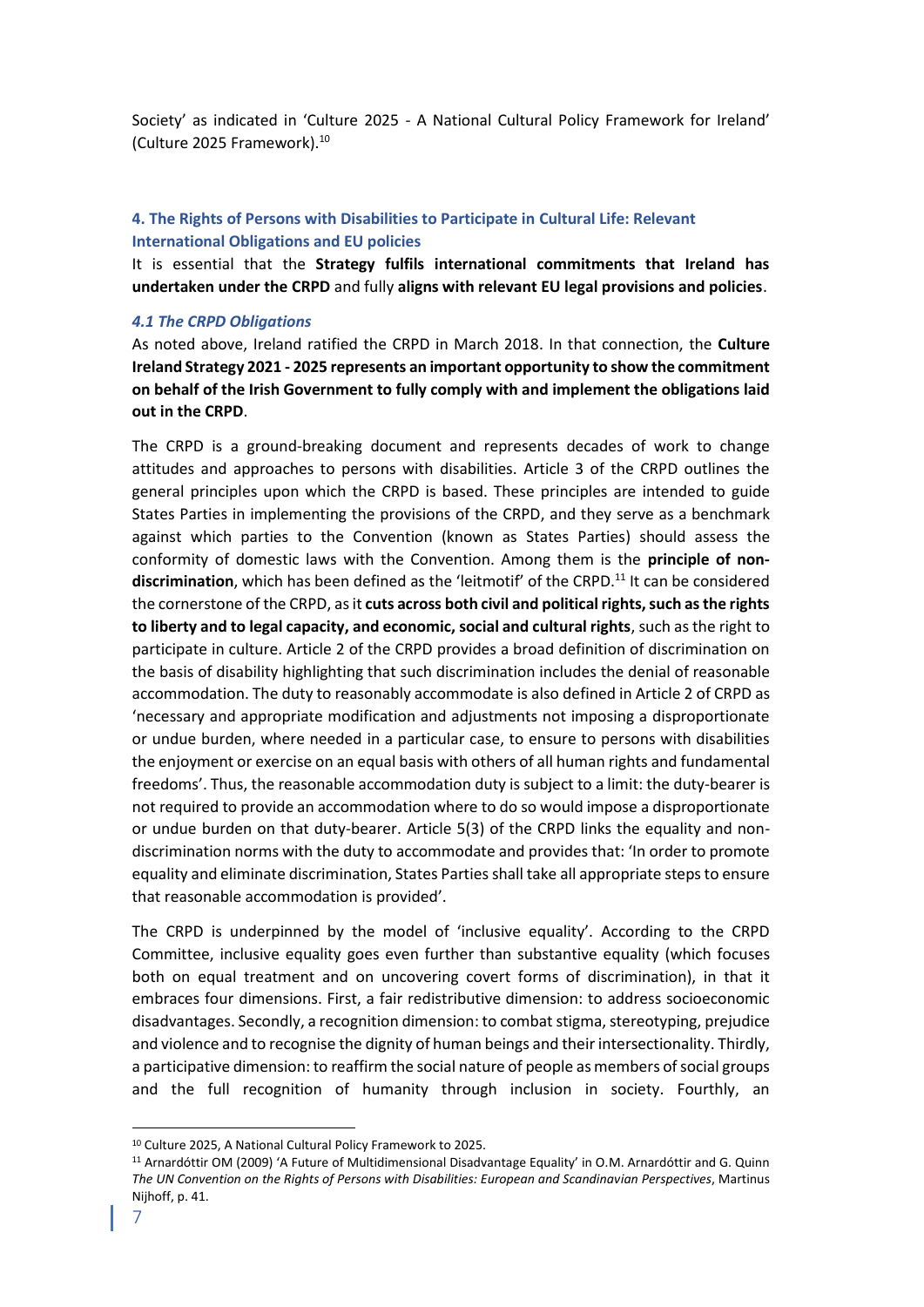accommodating dimension: to make space for difference as a matter of human dignity.<sup>12</sup> This model of equality promotes, *inter alia*, awareness-raising, reasonable accommodations, accessibility and positive action, which should be adopted in the field of culture as well as in other fields.

Accessibility is also a general principle of the CRPD, mentioned in Article 3 and laid down in Article 9. Article 9 obliges States Parties to take appropriate measures to ensure that people with disabilities have access to environments, facilities, information and services on an equal basis with others. Accessibility duties are generalised and anticipatory (to be fulfilled *ex*  ante).<sup>13</sup>

The principle of participation and inclusion of people with disabilities in society is also a core feature of the CRPD. The CRPD Committee has stated that full and effective participation requires 'engaging with all persons, including persons with disabilities, to provide for a sense of belonging to and being part of society' and that it can also be a 'transformative tool for social change, and promote agency and empowerment of individuals'.<sup>14</sup>

The principles of non-discrimination and equality, accessibility and participation should inform the implementation of Article 30 of the CRPD. As stated already, Article 30(1) CRPD provides for the right of persons with disabilities to participate in cultural life. The rest of Article 30 of the CRPD details States Parties' obligations, and, *inter alia,* requires States Parties to the Convention to ensure accessibility of cultural materials, services, and activities and cultural heritage, and to take appropriate measures 'to enable persons with disabilities to have the opportunity to develop and utilize their creative, artistic and intellectual potential'.

Article 30 of the CRPD also includes a detailed set of commitments 'to ensure that laws protecting intellectual property rights do not constitute an unreasonable or discriminatory barrier to access by persons with disabilities to cultural materials'. It also imposes on State Parties the duty to ensure the 'recognition and support of their specific cultural and linguistic identity, including sign languages and Deaf culture'.

Furthermore, it is worth noting that Article 4 of the CRPD requires mainstreaming of the rights of persons with disabilities across a range of policies, which provides impetus for including disability considerations **across all policy fields**, including the cultural one.

On the whole, the CRPD would require the Culture Ireland Strategy 2021-2025 to:

a) Adopt a comprehensive approach to the right of people with disabilities to create art and to have their cultural expression presented internationally. This would include supporting artists with disabilities and Deaf people to present their work internationally, developing international audiences for that work and encouraging/facilitating artists with disabilities to collaborate with global partners.

<sup>&</sup>lt;sup>12</sup> CRPD Committee (2018). General Comment No. 6, CRPD/C/GC/6. Para. 11. The model builds on scholarly work: see Fredman S. (2016). 'Substantive equality revisited', in *International Journal of Constitutional Law*, Volume 14, Issue 3, p. 712.

<sup>13</sup> Broderick A. and Ferri D. (2019). *International and European Disability Law and Policy: Text, Cases and Materials*, Cambridge University Press.

<sup>&</sup>lt;sup>14</sup> CRPD Committee (2018). General Comment No. 7, UN Doc. CRPD/C/GC/7 (2018), para. 27 and para. 33.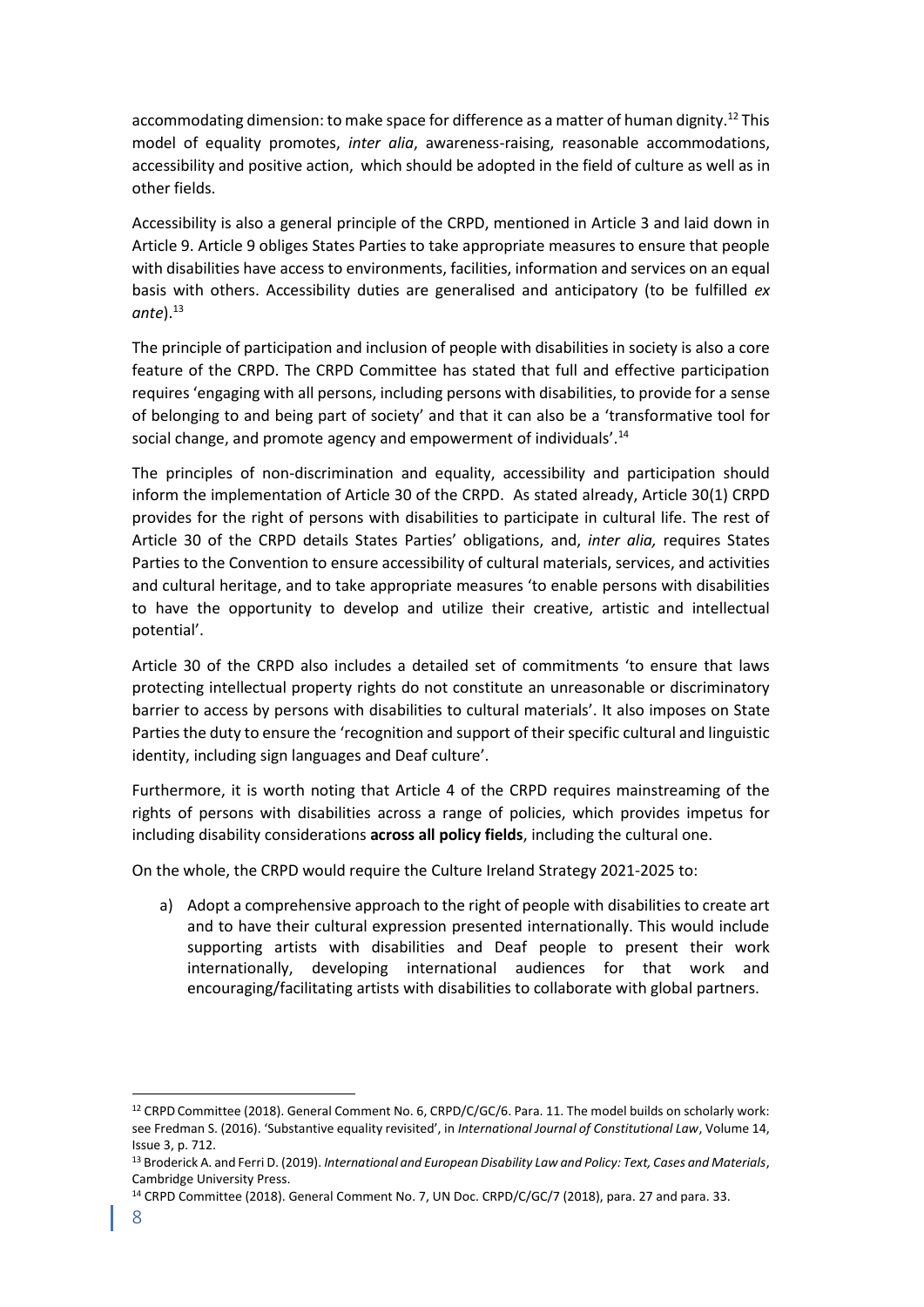- b) Mainstream disability considerations and embed the rights of persons with disabilities within the Strategy (and within all further initiatives) by placing an emphasis on:
	- $\checkmark$  Ensuring accessibility of cultural venues and content in relation to any performances, exhibitions or other presentations that Culture Ireland is supporting or collaborating on;
	- $\checkmark$  Ensuring that reasonable accommodation is provided when needed in particular cases in order to allow people with disabilities to fully enjoy their right to participate in cultural life as audience and as creators of art;
	- $\checkmark$  Promoting Irish Sign Language and Deaf Culture.
- c) Involve artists with disabilities and their representatives in the development of the Strategy, and to foster appreciation of their work globally and also to ensure inclusive partnerships and co-productions.

## <span id="page-8-0"></span>*4.2 Relevant EU Provisions and Policies*

Turning to EU provisions, besides the principle of equality and non-discrimination (Arts. 2 and 3 Treaty on European Union (TEU); Art. 19 Treaty on the Functioning of the European Union (TFEU); Art. 21 of the EU Charter of Fundamental Rights), Article 26 of the Charter of Fundamental Rights affirms 'the right of persons with disabilities to benefit from measures designed to ensure their independence, social and occupational integration and participation in the life of the community'. This provision is meant to encompass *inter alia* cultural life.

Moreover, the protection and promotion of the right of people with disabilities to take part in cultural life fits in the broader realm of EU disability policy. Recently, the EU has ratified the Marrakesh Treaty to Facilitate Access to Published Works for Persons Who Are Blind, Visually Impaired or Otherwise Print Disabled (Marrakesh Treaty).<sup>15</sup> The recently adopted EU Disability Strategy (Union of Equality: Strategy for the Rights of Persons with Disabilities, 2021-2030) states that the EU Commission 'will promote and raise visibility of the art works by persons with disabilities and strive to make cultural heritage and all art accessible and disability inclusive with support from EU funding such as the Creative Europe Programme' (para 5.5). It also calls on Member States to:

….promote and encourage **arts of persons with disabilities** and raise awareness making them visible through exhibitions and performances; and make more art collections and museums accessible to persons with disabilities (5.5).

These EU provisions and policies would support the mainstreaming of disability considerations in Culture Ireland Strategy, in conjunction with the work done by the EU globally

<sup>15</sup> Council Decision (EU) 2018/254 of 15 February 2018 on the conclusion on behalf of the European Union of the Marrakesh Treaty to Facilitate Access to Published Works for Persons who are Blind, Visually Impaired, or otherwise Print Disabled, OJ L 48, 21.2.2018, p. 1–23.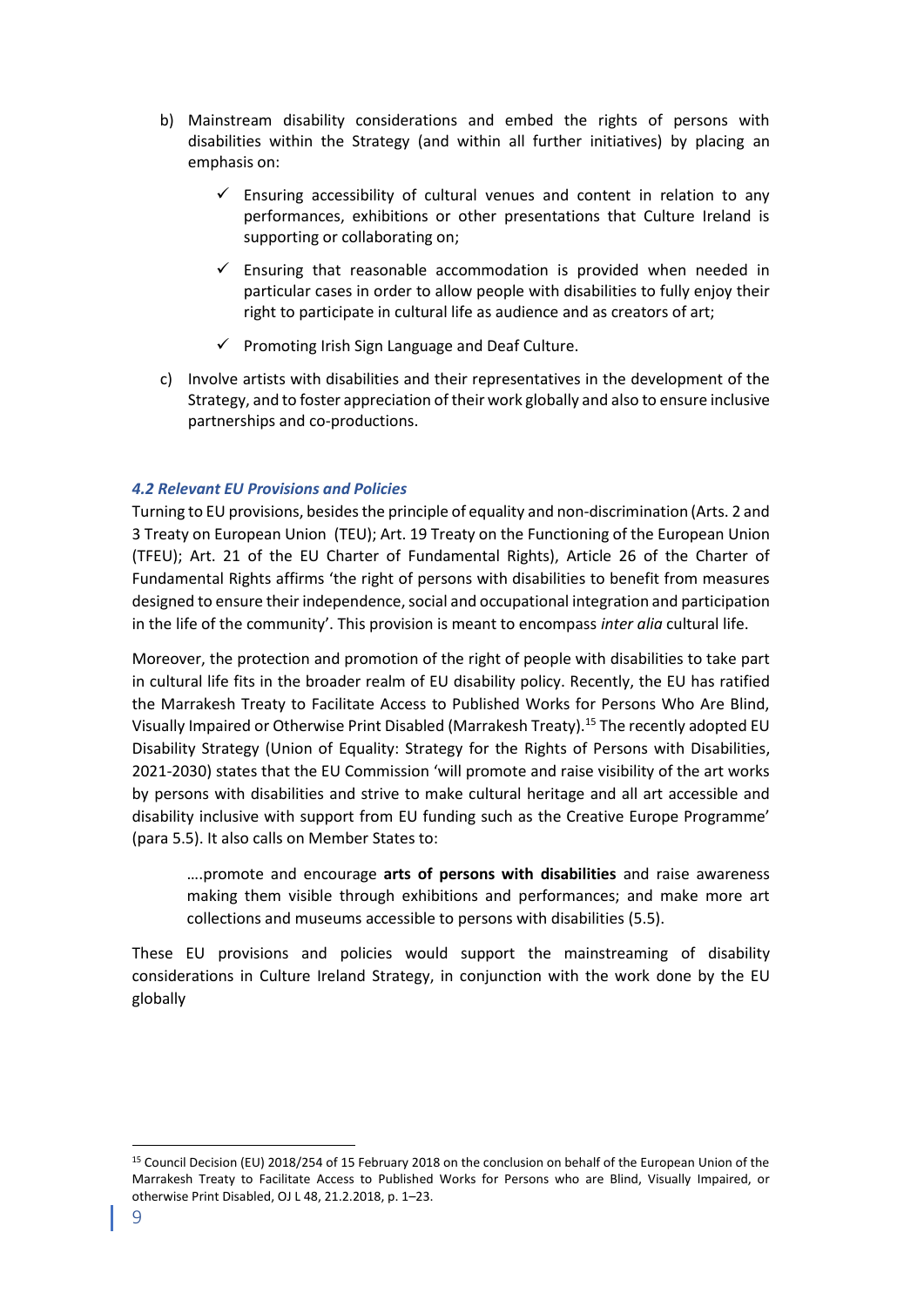#### <span id="page-9-0"></span>**5. Key Issues for Consideration**

#### <span id="page-9-1"></span>*5.1 Mainstreaming Disability*

Our key recommendation for the Strategy is to **mainstream disability considerations** in the document. This requires adopting an overall vision of tackling cultural exclusion of people with disabilities, and a commitment to concrete actions that would increase the cultural participation of people with disabilities during the period of the Strategy. In that connection the Strategy should be conceived of as a policy tool to implement Article 30 of the CRPD, and also a tool complementary to other existing policies. Moreover, it should endeavour to support the implementation of relevant legislation that promotes to varying degrees the right to participate in cultural life of persons with disabilities.

The current Irish disability policy framework is provided for by the **National Disability Inclusion Strategy 2017-2021.**<sup>16</sup> This Strategy is 'underpinned by a vision of an Irish society in which people with disabilities enjoy equal rights and opportunities to participate in social and *cultural* life' (emphasis added). Among the actions committed to in this Strategy is one to 'foster disability awareness and competence in voluntary, sporting, cultural and other organisations', and to 'ensure that disability inclusion is fully integrated into funding programmes, monitored and linked to further funding', actions for which the Department of Arts Heritage and the Gaeltacht (along with the Department of Transport, Tourism and Sport) are responsible. A focus on disability in the Culture Ireland Strategy would be consistent with these policy commitments and would contribute to the realisation of the goals of the National Disability Strategy (and of future disability policies).

Mainstreaming disability in the Culture Ireland Strategy would support the implementation of legislative provisions to effect change. In this connection, and responding to the Culture Ireland consultation questionnaire (questions no. 9 and 10), the Strategy should foster the use of Irish Sign Language (ISL) wherever possible in compliance with the **Irish Sign Language Act 2017**, and should add a further impetus towards facilitating Deaf people's participation in culture as creators of culture wherever possible, by, for example, seeking to support travel, presentations or collaborations by Deaf artists. This Act both recognises rights of Irish Sign Language users to use sign language as their native language and the corresponding duty on all public bodies to provide free interpretation (Section 3) and is intended to provide support for access to events, services and activities for users of Irish Sign Language (Section 7).

Including a focus on participation by people with disabilities in culture is entirely consistent with **cultural policies and strategies** of the Department of Arts, Heritage and the Gaeltacht and related statutory bodies. Disability considerations in the Strategy would also be consistent with the **Arts Council Disability Strategy,**<sup>17</sup> which identifies the need for improvements and supports in four key areas  $-$  (1) for artists with disabilities, (2) for audiences with disabilities, (3) for participants with disabilities in collaborative arts programmes and (4) a more inclusive infrastructure.

On the whole, mainstreaming disability would require that the **different dimensions of participation in culture by people with disabilities** recognised in Article 30 of the CRPD and also in the Arts Council Disability strategy **be addressed**. Given the remit of Culture Ireland, we suggest that key areas of focus should encompass support for:

<sup>16</sup> Department of Justice and Equality (2017). National Disability Inclusion Strategy, 2017-2021.

<sup>&</sup>lt;sup>17</sup> Arts and Disability (2012-2016). Arts Council Policy and Strategy.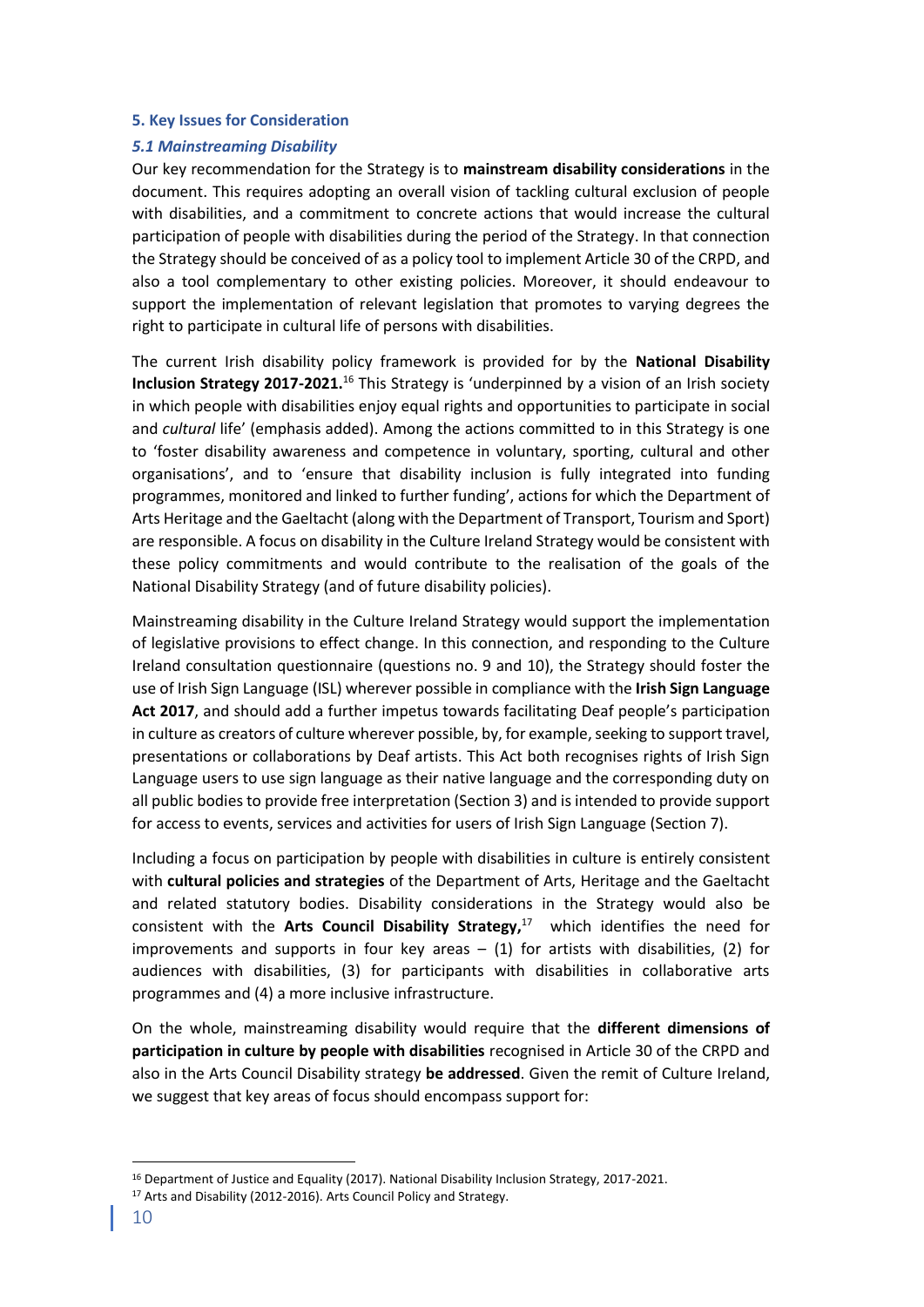- 1. Artists with disabilities (including Deaf artists and recognition of sign language and of Deaf culture),
- 2. Developing more diverse international audiences that include people with disabilities,
- 3. Facilitating participants with disabilities to collaborate in arts programmes, and
- 4. Including consideration of how to develop a more inclusive arts/cultural infrastructure.

It should be made explicit that the employment of persons with disabilities within creative and heritage industries is also vital.

## **Undertaking these actions would make it possible to present Irish culture internationally in a way that is more representative of diversity, as Culture Ireland seeks to fulfil its mission and to take account of the Global Ireland 2025 mission of 'sharing our culture more widely around the world and deepening links to our global family'**<sup>18</sup> .

Actions that facilitate participation should be identified. In this regard, on the basis of the review that we have carried out within the DANCING project of reports made to the CRPD Committee, it appears that EU Member States and other countries are working to comply with Article 30 CRPD and to increase participation of people with disabilities in various ways in arts and culture. Examples drawn from the reports we reviewed include theatres and performances with disabled artists and non-disabled artists performing side-by-side. For example, the initial report from Sweden states that it 'is becoming increasingly common for professional theatre and dance groups to include actors and dancers both with and without disabilities' (CRPD/C/SWE/1: para. 289). It instances the National Theatre, within which a Quiet Theatre produces drama in sign language (para. 287). Similarly, the Croatian report refers to financial support for projects 'specific theatres of persons with disabilities' (CRPD/C/HRV/1: para. 217). Broadening out from European countries, the initial report from Australia refers to the need to address barriers faced by professional artists and arts workers as well as audience development; it also references programmes that support production of art by persons with disabilities (CRPD/C/AUS/1, paras186-188). The initial report of South Africa refers to the *Performing Arts Policy* requiring that 5% of performers 'contracted for celebration and/or commemoration of national days should be disabled' (CRPD/C/ZAF/1, para. 354). We highlight these as examples of developments in other countries which might inform the Culture Ireland Strategy, and **which might suggest future possibilities for international collaborations, and the potential for developing diverse international markets by reaching more people with disabilities**.

## <span id="page-10-0"></span>*5.2 Increase Participatory Processes*

The Disability Participation and Consultation Network was established by the Department of Children, Equality, Disability, Integration and Youth in December 2020. It has been established to ensure that people with disabilities are actively engaged and directly consulted in the development of legislation and policies as well as to consult them on Ireland's Initial State Report to the UN Committee on the CRPD.<sup>19</sup> This Disability Participation and Consultation Network should be considered a resource to support all policy development in

<sup>18</sup> Government of Ireland (2018). Global Ireland Ireland's Global Footprint to 2025. Available here: <https://www.ireland.ie/media/ireland/stories/globaldiaspora/Global-Ireland-in-English.pdf>

<sup>&</sup>lt;sup>19</sup> See information on the call for participants [here](https://www.gov.ie/en/press-release/b1b47-launch-of-expressions-of-interest-to-join-irelands-disability-participation-and-consultation-network/) (dated 6 Nov 2020).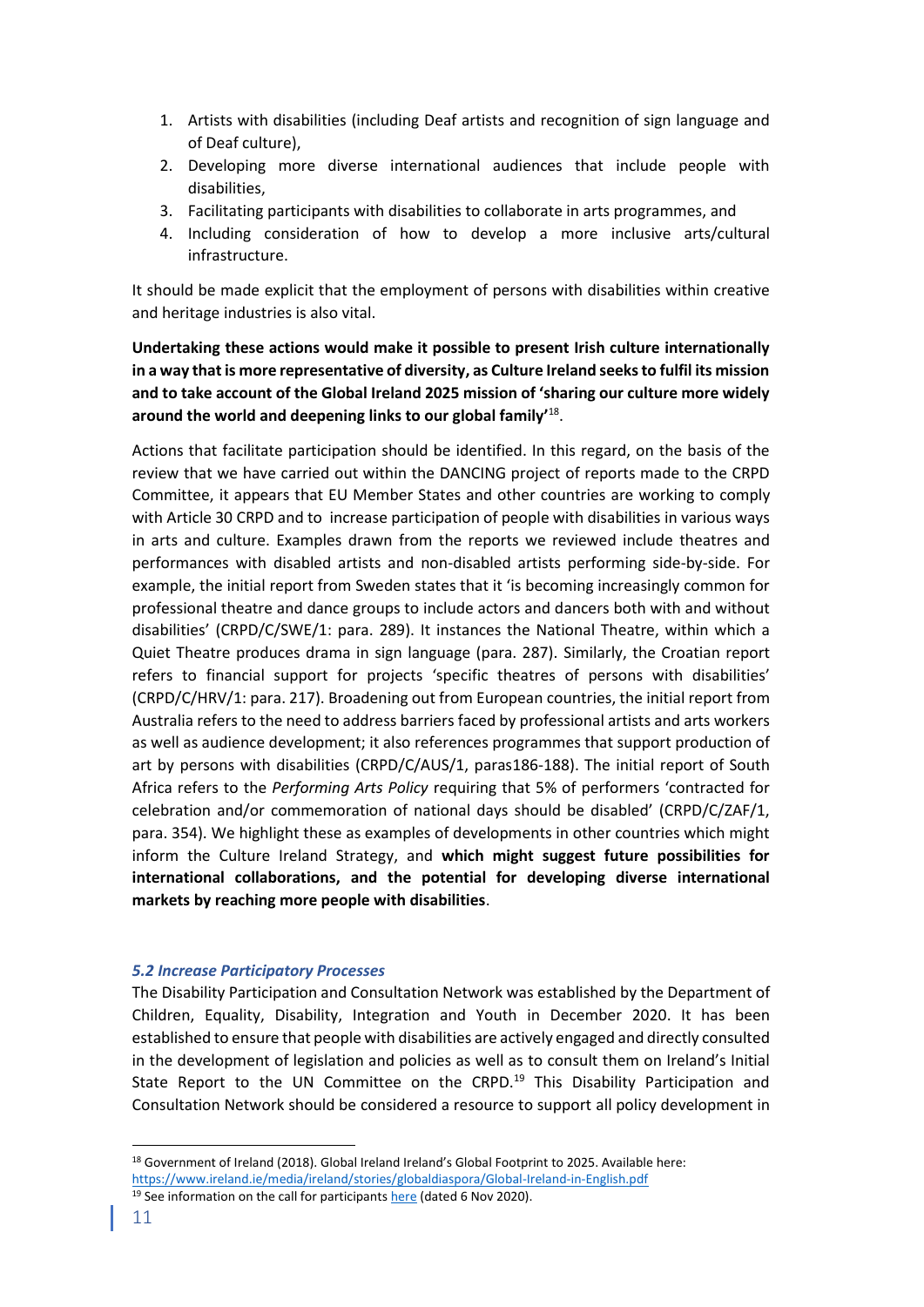Ireland, including the design and implementation of the Culture Ireland Strategy. It should be involved in cultural policies, in order to identify needs of people with disabilities, and highlight best practices. We would also suggest that this network be involved in an ongoing way with the work of Culture Ireland so that **the voices of people with disabilities can inform how arts and culture develop in Ireland and are promoted globally**.

## <span id="page-11-0"></span>**6. Concluding Remarks: Covid-19 and Beyond**

We welcome the opportunity to contribute to this consultation and to the development of **Culture Ireland's Strategy 2021–2025**, in which we focused largely on one aspect - ensuring the support of a more broad and diverse spectrum of Irish artists - and on performers/ artists with disabilities or who are Deaf or use sign language. Because the pandemic has brought unprecedented challenges, we conclude this submission with some brief considerations on the current context.

Karima Bennoune, the UN Special Rapporteur in the field of cultural rights, has stated<sup>20</sup>:

Even in these trying times, when more than half a million people have died from the virus, cultural rights are not a luxury. They are key to the overall implementation of universal human rights and a crucial part of the responses to many current challenges, from discrimination and poverty to COVID-19 itself.

She makes some key points about the role of culture in coping with the difficulties of the pandemic, which include that:

- $\checkmark$  Culture sometimes is the solution, and sometimes can help us to find other solutions.
- $\checkmark$  One of the things we need the most now, as human beings, is to find safe ways to share and connect, and culture offers this.
- $\checkmark$  We need nothing less than a global cultural plan to keep alive the cultural life which helps keep us alive. It should be locally driven, and globally supported and coordinated.

Given the disproportionate effect of COVID-19 on people with disabilities<sup>21</sup> and some evidence that the pandemic is likely to worsen rates of employment by people with disabilities in arts/culture,<sup>22</sup> it is very important that the arts and culture develop in a way that fosters their inclusion globally.

<sup>&</sup>lt;sup>20</sup> K. Bennoune, UN Special Rapporteur in the field of cultural rights (2020). Local and Regional Governments Day on Accelerating transformation from the ground-up in a post-Covid era. UN High Level Forum on Sustainable Development. Culture is the Heart of Our Response to Covid-19. 10 July

<sup>&</sup>lt;sup>21</sup> The Chief Commissioner of the Irish Human Rights and Equality Commission (IHREC) has stated that the impact of the pandemic has been devasting for people with disabilities. See Irish Human Rights and Equality Commission (2021). Annual Report 2020. Available here: https://www.ihrec.ie/irish-human-rights-and-equalitycommission-annual-report-2020-published/

<sup>&</sup>lt;sup>22</sup> See Gentry (2021), footnote 7, above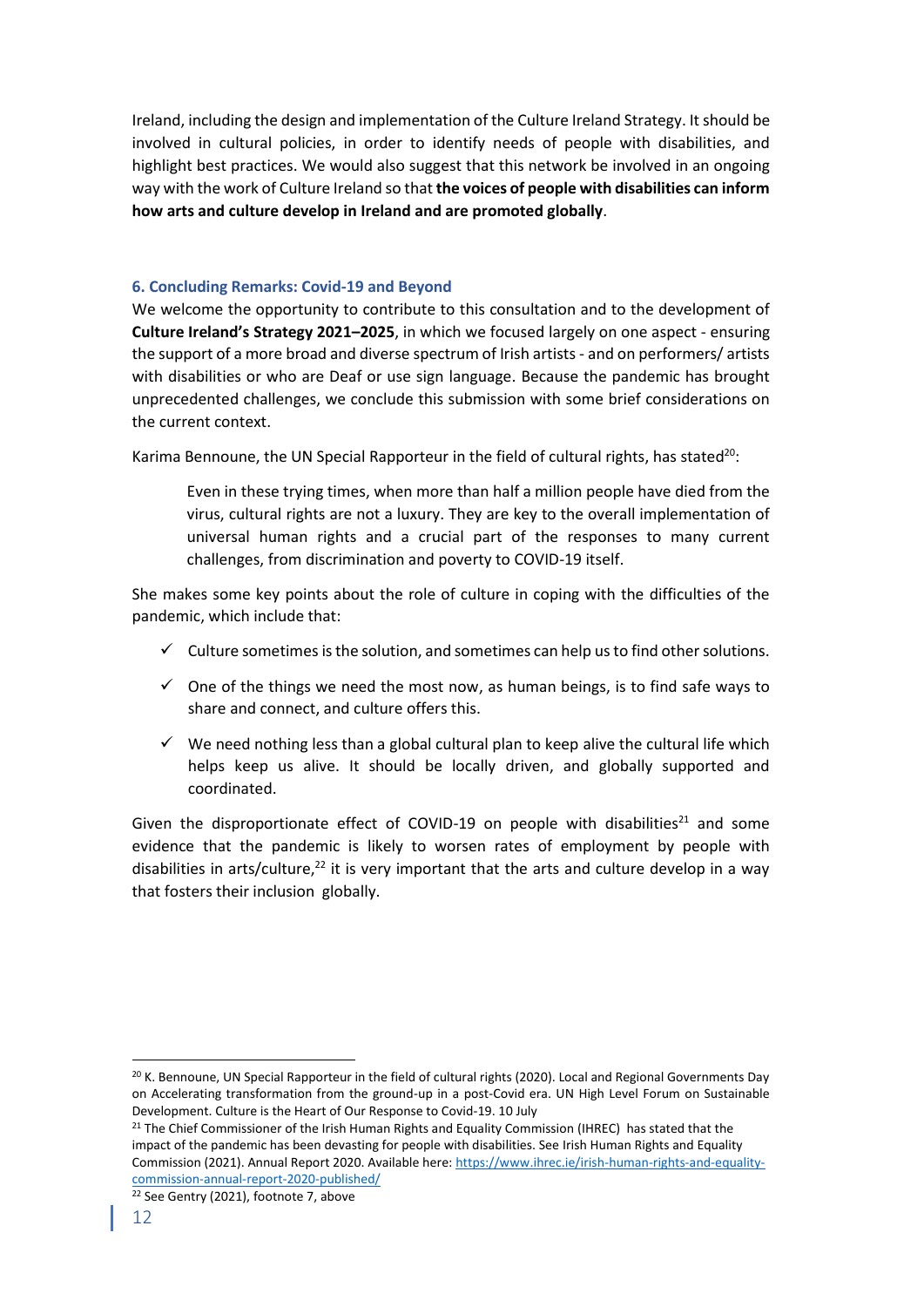#### <span id="page-12-0"></span>**Selected Bibliography**

- Arnardóttir, O.M (2009) 'A Future of Multidimensional Disadvantage Equality' In O.M. Arnardóttir and G. Quinn (Eds) *The UN Convention on the Rights of Persons with Disabilities: European and Scandinavian Perspectives*, Martinus Nijhoff, The Hague-New York, 2009, p. 41.
- Arts Council (2012). *Arts and Disability (2012-2016). Arts Council Policy and Strategy.* Available at: http://www.artscouncil.ie/Publications/Arts-participation/Arts-and-Disability-(2012-2016)-Arts-Council-Policy-and-Strategy\_2951314223/
- Arts Council England (ACE). (2016). *Grant-in-Aid and Lottery Distribution Annual Report and*  Accounts **2015/16**. Available at http://www.artscouncil.org.uk/sites/default/files/downloadfile/ACE166 Annual Report 201516.pdf.
- Arts Council England (ACE) (2017). *Making a Shift Report: Disabled people and the Arts and Cultural Sector Workforce in England: Understanding trends, barriers and opportunities*. Available at https://www.artscouncil.org.uk/sites/default/files/downloadfile/ACE206%20MAKING%20A%20SHIFT%20Report%20FINAL.pdf
- Arts Council England (ACE). (2020). *Grant-in-Aid and National Lottery Distribution 2019/20: Annual Report and Accounts for the Year Ended 31 March 2020*. Available at: https://www.artscouncil.org.uk/sites/default/files/downloadfile/ACE%20Annual%20Report%202019%202020.pdf
- Bennoune, K. UN Special Rapporteur in the field of cultural rights (2020). *Local and Regional Governments Day on Accelerating transformation from the ground-up in a post-Covid era. UN High Level Forum on Sustainable Development. Culture is the Heart of Our Response to Covid-19.* 10 July
- British Council. (2021). *Time to Act: How lack of knowledge in the cultural sector creates barriers for disabled artists and audiences. Initial findings*. Available at: https://www.ietm.org/en/themes/article/time-to-act-report-preliminary-findingspublished
- British Council (undated), *European Disability Arts Festivals* Available at: http://www.disabilityartsinternational.org/resources/toolkits/european-disabilityarts-festivals/.
- Broderick, A. and Ferri, D. (2019) *International and European Disability Law and Policy: Text, Cases and Materials.* Cambridge University Press, Cambridge, 2019.
- Central Statistics Office (2017). *Profile 9 - Health, Disability and Carers*. Accessible at:https://www.cso.ie/en/csolatestnews/pressreleases/2017pressreleases/presssta tementcensus2016resultsprofile9-healthdisabilityandcarers/
- Council of Europe (CoE). (2017). *Strategy on the Rights of Persons with Disabilities 2017-2023*. Available at https://www.coe.int/en/web/disability/strategy-2017-2023.
- Council of the European Union. (2018). *Work Plan for Culture 2019-2022*, Brussels, 15 November 2018.